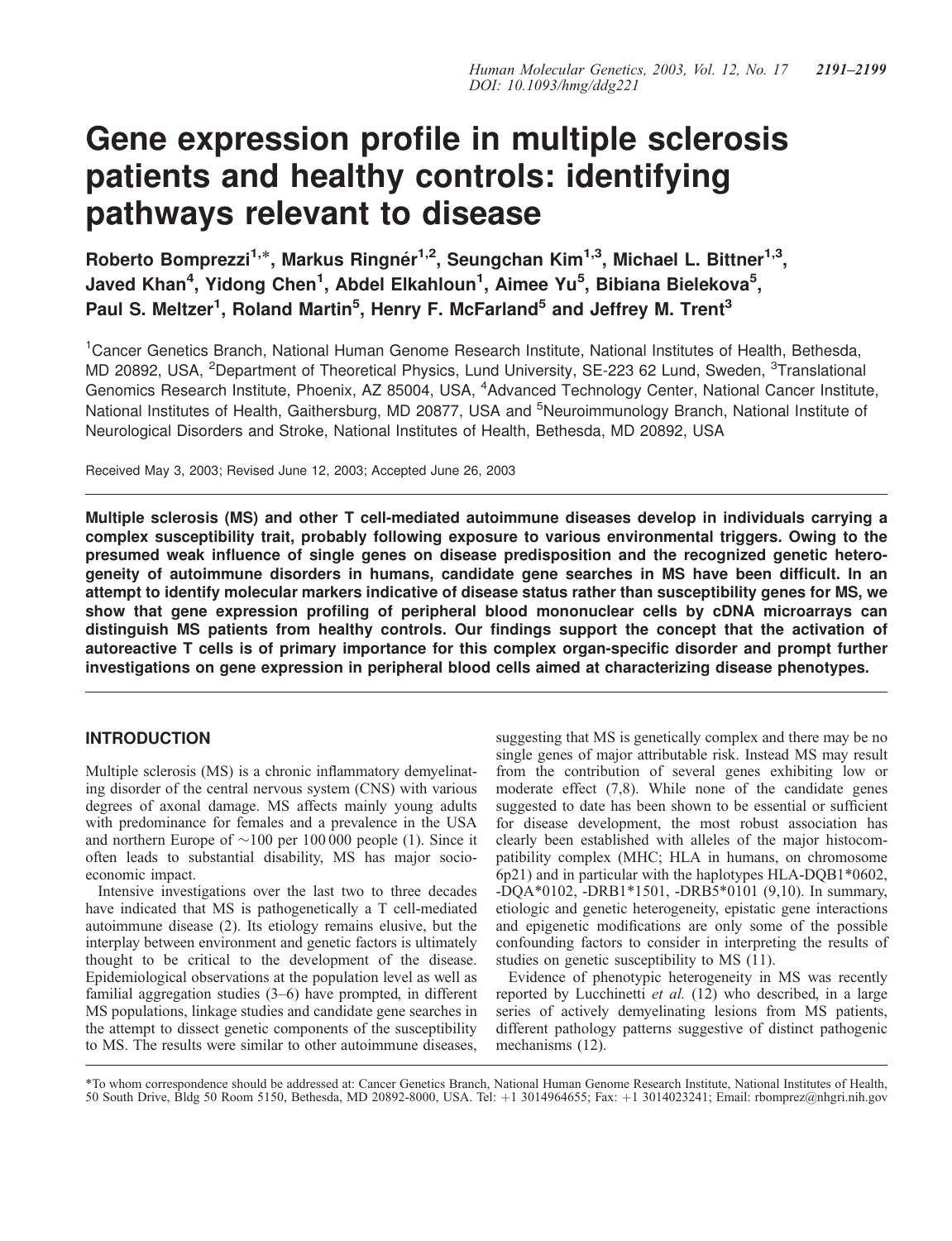The method of global gene expression analysis using cDNA microarrays has proven to be a sensitive method to develop and refine the molecular taxonomy of cancer and other disorders, as well as a tool to investigate molecular heterogeneity (13). Here, using this technology, complemented with a novel, powerful, analytical method, we compared the gene expression profiles of peripheral blood mononuclear cells (PBMC) from a series of MS patients with those from healthy donors. The specific aim of the study was to identify a panel of molecular markers indicative of disease status and not necessarily the identification of a gene(s) causative for MS. Nonetheless, identifying genes capable of molecular classification of MS from healthy controls using PBMC would be a significant advance, also providing insight into the pathogenetic mechanisms of MS. Results from previous microarray-based studies sustain the rationale for employing microarrays to test PBMC in autoimmune disorders (14–16). In accordance with the reports by Ramanathan et al. (14) and Maas et al. (15), we found that the differences existing between MS patients and control individuals comprise immune related as well as cell cycle related genes, supporting the idea that, besides the lymphocyte activation and cell–cell interaction, other cellular events play relevant roles during the course of autoimmune disease.

## RESULTS

The method of analysis we employed (see Methods) presents two major advantages: (a) extract data from strong feature sets (17) to separate samples having the smallest variance within the group and being least susceptible to both biological and technical noise; (b) test the combined information in sets of genes (pairs or triplets), so that if multiple causes are acting in the sample set, such as gene interaction, the discriminative power can contribute to the overall separation. The disadvantage is the very intense computation requirements. We identified more than a thousand pairs of genes that could distinguish MS samples from controls in our initial 'training set' (termed set 1). The pairs of genes separating MS from healthy controls were strongly dominated by cDNA clones for the heat shock protein-70 followed by CKS2. For example, HSPA1L together with H1F2 and CKS2 together with PAFAH1B1 by themselves discriminated well between MS and controls (Fig. 1A and B). The results demonstrated a  $\sigma$ -error of less than 5% ( $\sigma_n = 0.6$ ) for the best candidate pairs. Using these pairs, we predicted whether a sample in an independent test cohort (termed set 2), could be molecularly 'diagnosed' with MS, and achieved reasonably good prediction results (Fig. 1C and D). For both pairs, only four individuals were misclassified corresponding to 80% correct predictions. This was also the case for most of the highest ranked pairs. They typically resulted in an 80% classification performance, generally with the same four healthy individuals misclassified as for HSPA1L and H1F2 (Fig. 1C). Even for normalized profiles, the range of values is slightly different between sets 1 and 2 (Fig. 1), either reflecting differences in microarray batches (shift of ranges) or sample preparation (fresh versus frozen, enlarged or reduced variation). Nevertheless, the classifiers identified in set 1 showed very good predictive capability for set 2.

These results indicate that a set of genes differentially expressed in MS patients can be used to predict the disease state in an independent test set. Hence, we proceeded to find candidate discriminatory genes using all individuals from both sample sets. Using minimal criteria requiring each pair to have a 1.4-fold difference in average expression between the two groups, we identified 303 pairs having  $\sigma$ -error less than 14%  $(\sigma_n = 0.6)$ . From this group, 112 represented unique genes that could discriminate MS patients from controls in both sets (for a complete list see Supplementary Material). Of the 112 genes, 53 appeared in at least two pairs (Fig. 2). Of interest, when we used strong feature sets based on gene triplets (rather than pairs) we did not gain significant improvement in misclassification error. For this study, we therefore limited our analysis to pairs. It is worth mentioning that, by generating the final discriminatory gene list from the combination of both sets, we intended to minimize potential experimental artifacts, such as low number of samples. Obviously, differences exist between the two sets, and we are aware of the gender mismatch of the control group of set 1. However, we feel that the validation by a properly matched group (set 2) strengthens the findings. Furthermore, even though the classification error obtained from combining both sets of samples increased when compared with the *<*5% error achieved in set 1 only, we believe the grouping of both sets may approximate more closely the real biological variation. Being outside the aim of the study, we did not attempt any sub-grouping of the patient samples. We rather see the heterogeneity existing in all the samples (affected and control) and the sample processing itself (fresh and frozen) as 'noise', from which we expect the real signal to emerge.

In a complex disease like MS, we recognize that both multiple interactions of different components of the immune system in vivo, and the complexity of the intracellular pathways must be considered in the interpretation of microarray experiments (18). While it is currently impossible to understand the biological outcome of these interaction patterns, we will below highlight some of the genes involved in specific pathways that are of potential interest for MS. These informative genes are divided into two groups, based on their up- or down-regulation in MS versus healthy donors (Table 1).

#### Genes with comparatively high expression in MS

The PAFAH1B1 gene encodes for the non-catalytic alpha subunit of the intracellular Ib isoform of platelet-activating factor acetylhydrolase, which is highly specific for plateletactivating factor (PAF). A mutation of this gene is responsible for the human Miller–Dieker lissencephaly, suggesting its importance in controlling PAF levels during brain development (19). Moreover, PAF has a key role as a chemo-attractant, mediating inflammation and allergy.

We found increased expression of the TNF receptor (CD27) transcript in MS patients. CD27 is a disulfide-linked homodimer that serves as a costimulatory molecule during T cell activation. Its production is exclusive to cells of lymphoid lineage (NK, T and B cells) and is crucial for the development and maintenance of immune responses (20).

Unlike those from healthy donors, MS samples showed increased expression of genes related to T cell function and activation, like the transcript for the T cell receptor alpha locus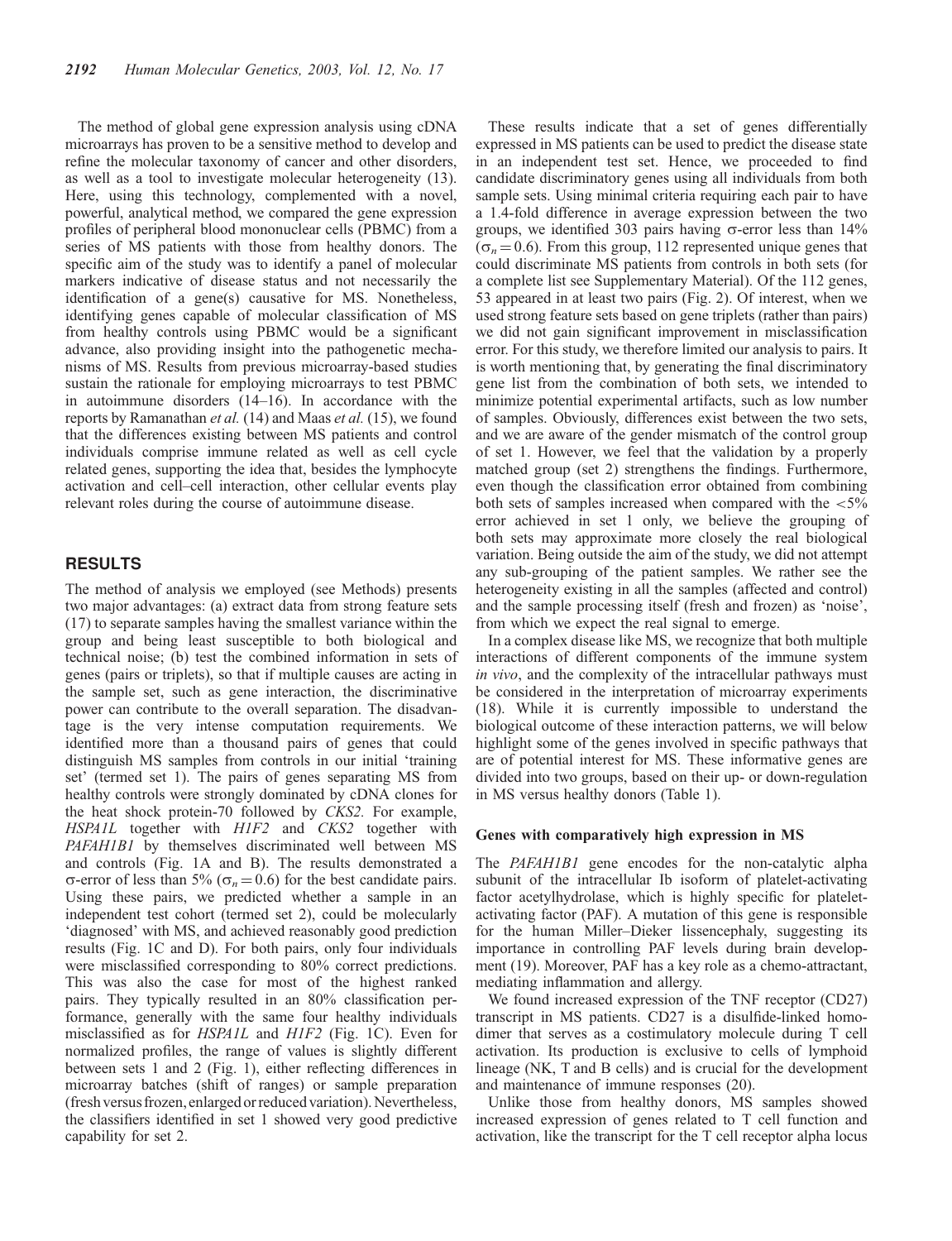

Figure 1. Pairs of genes separating MS patients from healthy controls. The expression levels of HSPA1L and H1F2 (A) and CKS2 and PAFAH1B1 (B) are shown for the MS (blue) and healthy (yellow) samples in set 1. Based on these samples and a s-error as indicated by the dotted circles around each sample, linear classifiers were designed (solid lines). These classifiers were then used to predict the samples in the test set 2 (C and D). Each gene pair misclassified four samples, giving a correct prediction rate of 80%.

and its zeta-chain associated protein kinase (ZAP70). T cell receptors are essential for any specific T cell-mediated immune response and have been implicated in MS susceptibility by genetic studies (21). ZAP70 is an important link between T cell receptor engagement and intracellular signaling steps during T cell activation (22). Also, the zinc finger protein 148 (ZNF148), which is known to bind the CACCC box promoter of both the human and mouse TCR genes to activate transcription (23), and the transcription factor-7, a T cell-specific down-stream enhancer element that controls CD3E gene expression (24), were up-regulated in the MS samples.

Another gene of interest is the interleukin 7 receptor gene  $(IL7R)$ . IL7R mediates the effects of IL7 during lymphopoiesis, and its function is required for B and T cells, and in particular for gamma/delta T cell development. Of note, increased expression of IL7R was observed in a microarray study in PBMC from MS patients (14). Furthermore, an observation on the regulation of this gene and its relationship to T cell activation events has recently been reported (25).

#### Genes with comparatively low expression in MS

Statistically most significant in our study was the relative underexpression in the MS samples of the transcript for the heat shock protein 70 kDa (HSP70). This ubiquitous, highly conserved protein, previously suggested as a potential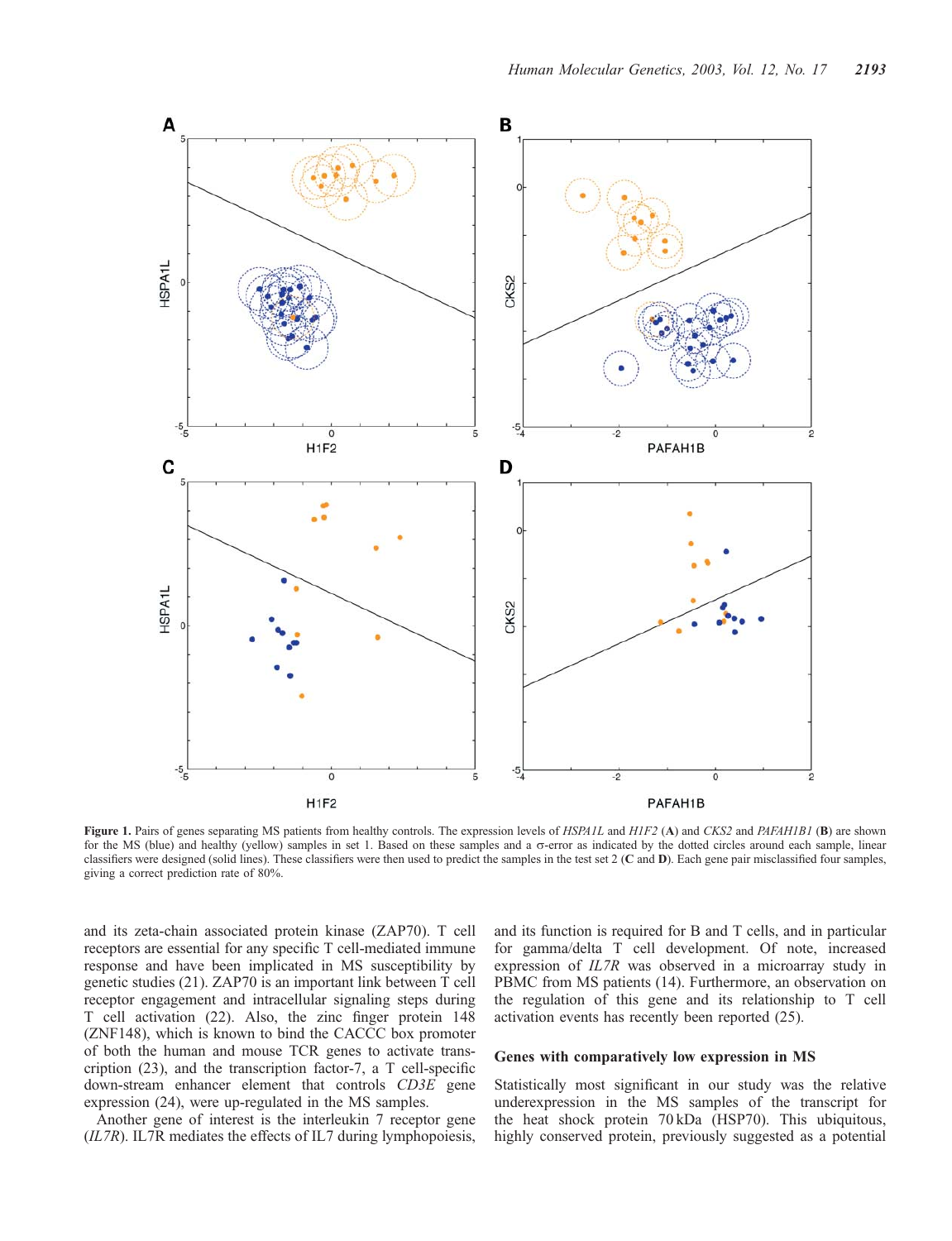

Figure 2. Expression of the 53 discriminatory genes. Each row represents one of the 53 discriminatory genes found in our analysis. Each column represents a sample ordered such that the normal samples are on the left- and the MS samples on the right-hand side. For each gene, red indicates a high level of expression relative to the mean; green indicates a low level of expression relative to the mean. The scale below indicates the number of standard deviations from the mean.

autoantigen in MS (26), maps on chromosome 6p21.3, the MHC/HLA-region. However, HSP70 may not only be of relevance as a potential autoantigen, but may also be particularly important for its involvement in the mRNA degradation of the cytokine in the ubiquitin–proteasome pathway (27) and its chaperone function (28).

Next to HSP70, messengers for histone proteins were detected as differentially regulated. The histone family genes map within a cluster of 35 histone genes to 6p21.3, again in the MHC/HLA region. Lever et al. (29) demonstrated that histone H1 is subject to rapid exchange in vivo and is modulated by phosphorylation (29). Not surprisingly, we also found that the expression of CKS2 (CDC28 protein kinase-2 gene) was lower in MS than in healthy donors, and it proved to be a good discriminator of MS versus controls in our study. This latter gene encodes for a protein kinase that is activated during cell cycle, pushes cells into mitosis, and may have histone H1 as a substrate for phosphorylation (30). Moreover, histones are functionally regulated upon acetylation, known to be a mechanism in gene activation, chromatin structure and gene silencing.

Other genes of interest underexpressed in the MS samples included TNF and the oncogene JUN. The tissue inhibitor of metalloproteinase 1 (TIMP1) is also down-regulated in MS, as is SERPINE1, which is known to contain several regulatory sequences including heat-shock- and retinoic acid-responsive elements (31).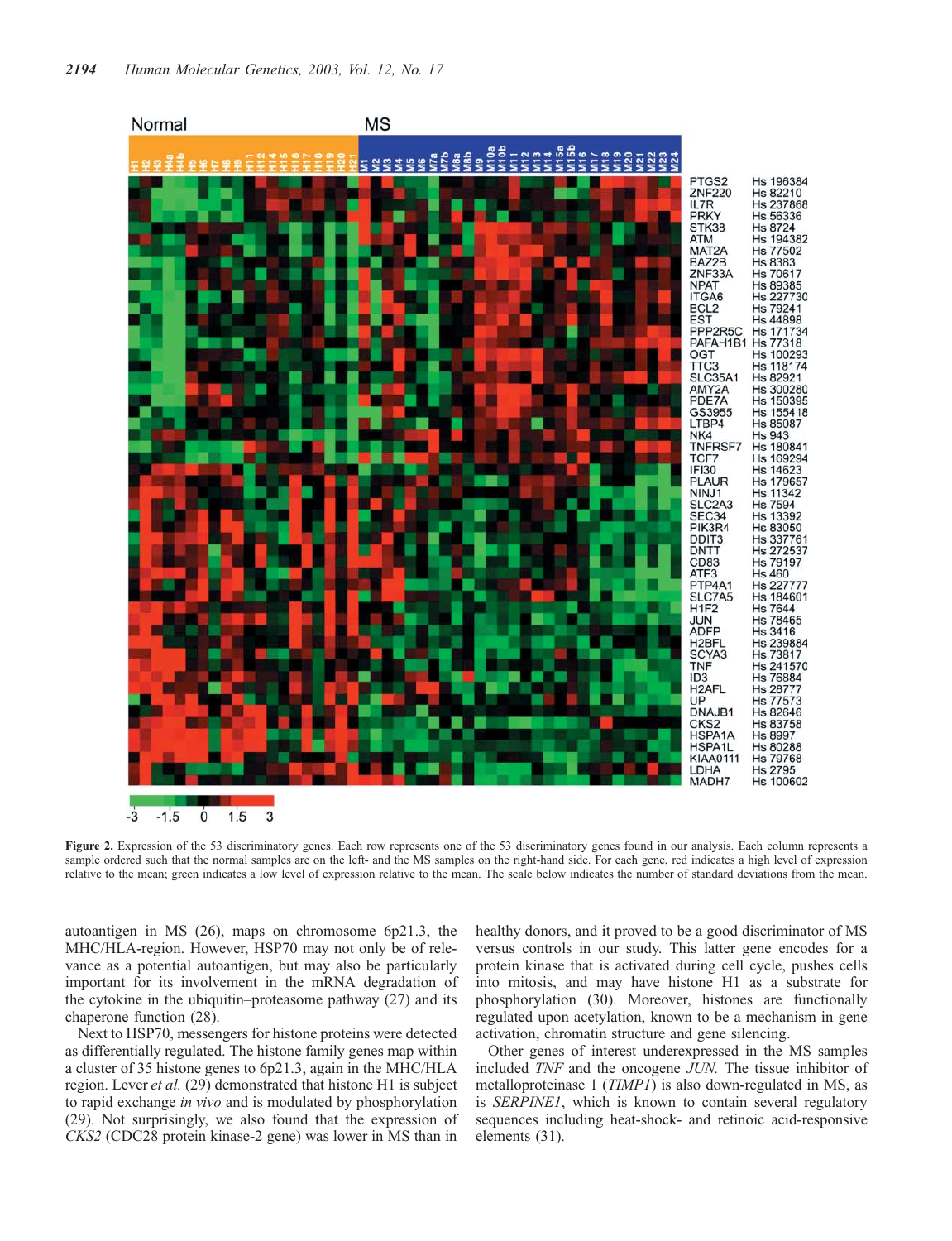|  |  |  |  | <b>Table 1.</b> Genes with differential expression in MS and controls |  |  |  |  |  |
|--|--|--|--|-----------------------------------------------------------------------|--|--|--|--|--|
|--|--|--|--|-----------------------------------------------------------------------|--|--|--|--|--|

| Gene name         | Hs cluster             | Relative                                                           | Gene description                                                                              | Cytogenetic      |
|-------------------|------------------------|--------------------------------------------------------------------|-----------------------------------------------------------------------------------------------|------------------|
|                   |                        | expression <sup>a</sup>                                            |                                                                                               | position         |
|                   |                        | Proteins involved in signal transduction and cell-cell interaction |                                                                                               |                  |
| <b>IKKE</b>       | Hs.321045              | $^{+}$                                                             | IKK-related kinase epsilon; inducible IkappaB kinase                                          | 1q32.1           |
| MAL               | Hs.80395               | $+$                                                                | Mal, T-cell differentiation protein                                                           | 2q21.1           |
| ZAP70             | Hs.234569              | $^{+}$                                                             | Zeta-chain (TCR) associated protein kinase (70 kDa)                                           |                  |
| DPP4              | Hs.44926               | $^{+}$                                                             | Dipeptidylpeptidase IV (CD26, adenosine deaminase complexing protein 2)                       |                  |
| ITGA6             | Hs.227730              | $^{+}$                                                             | Integrin, alpha 6                                                                             |                  |
| <b>NKTR</b>       | Hs.241493              | $^{+}$                                                             | Natural killer-tumor recognition sequence                                                     | 2q31.1<br>3p22.1 |
| SCYE1             | Hs.333513              | $^{+}$                                                             | Small inducible cytokine subfamily E, member 1 (endothelial monocyte-activating)              | 4q25             |
| IL7R              | Hs.237868              | $^{+}$                                                             | Interleukin 7 receptor                                                                        | 5p13.3           |
| <b>HLA-DRA</b>    | Hs.76807               | $\qquad \qquad -$                                                  | Major histocompatibility complex, class II, DR alpha                                          |                  |
| CD83              | Hs.79197               | $\equiv$                                                           | CD83 antigen (activated B lymphocytes, immunoglobulin superfamily)                            | 6p23             |
| PTP4A1            | Hs.227777              | $\qquad \qquad -$                                                  | Protein tyrosine phosphatase type IVA, member 1                                               | 6q12             |
| PDE7A             | Hs.150395              | $^{+}$                                                             | Phosphodiesterase 7A                                                                          | 8q12.3           |
| ATM               | Hs.194382              | $^{+}$                                                             | Ataxia telangiectasia mutated (includes complementation groups A, C and D)                    | 11q22.3          |
| TNFRSF7           | Hs.180841              | $^{+}$                                                             | Tumor necrosis factor receptor superfamily, member 7                                          | 12p13.31         |
| <b>DGKA</b>       | Hs.172690              | $^{+}$                                                             | Diacylglycerol kinase, alpha (80 kDa)                                                         | 12q13.2          |
| TRA@              | Hs.74647               | $^{+}$                                                             | T cell receptor alpha locus                                                                   | 14q11.2          |
| NK4               | Hs.943                 | $^{+}$                                                             | Natural killer cell transcript 4                                                              | 16p13.3          |
| PAFAH1B1          | Hs.77318               | $^{+}$                                                             | Platelet-activating factor acetylhydrolase, isoform Ib, alpha subunit (45 kDa)                | 17p13.3          |
| SCYA3             | Hs.73817               |                                                                    | Small inducible cytokine A3 (homologous to mouse Mip-1a)                                      | 17q21.1          |
| CCR7              | Hs.1652                | $\ddag$                                                            | Chemokine (C-C motif) receptor 7                                                              | 17q21.2          |
| MADH7             | Hs.100602              |                                                                    | MAD (mothers against decapentaplegic, Drosophila) homolog 7                                   | 18q21.1          |
| TIMP1             | Hs.5831                |                                                                    | Tissue inhibitor of metalloproteinase 1                                                       | Xp11.23          |
|                   |                        |                                                                    | Structural proteins, enzymes of cell metabolism and proteins of the intracellular trafficking |                  |
| SPTBN1            | Hs.107164              | $^{+}$                                                             | Spectrin, beta, non-erythrocytic 1                                                            | 2p16.1           |
| GOLGA4            | Hs.183773              | $^{+}$                                                             | Golgi autoantigen, golgin subfamily a, 4                                                      | 3p22.2           |
| PIK3R4            | Hs.83050               | $\equiv$                                                           | Phosphoinositide-3-kinase, regulatory subunit 4, p150                                         | 3q21.3           |
| HSPA1A            | Hs.8997                | $\overline{\phantom{0}}$                                           | Heat shock 70 kDa protein 1A                                                                  | 6p21.1           |
| SLC35A1           | Hs.82921               | $^{+}$                                                             | Solute carrier family 35 (CMP-sialic acid transporter), member 1                              | 6q15             |
| DNAJA1            | Hs.94                  | $\qquad \qquad -$                                                  | DnaJ (Hsp40) homolog, subfamily A, member 1                                                   | 9p21.1           |
| SPTAN1            | Hs.77196               | $^{+}$                                                             | Spectrin, alpha, non-erythrocytic 1 (alpha-fodrin)                                            | 9q34.11          |
| SERPINH2          | Hs.9930                | $\equiv$                                                           | Serine (or cysteine) proteinase inhibitor, clade H (heat shock protein 47), member 2          | 11q14.1          |
| SEC <sub>34</sub> | Hs.13392               |                                                                    | Tethering factor SEC34                                                                        | 13q14.13         |
| PPP2R5C           | Hs.171734              | $^{+}$                                                             | Protein phosphatase 2, regulatory subunit B (B56), gamma isoform                              | 14q32.31         |
| IFI30             | Hs.14623               | $\qquad \qquad -$                                                  | Interferon, gamma-inducible protein 30                                                        | 19p13.11         |
| TTC3              | Hs.118174              | $+$                                                                | Tetratricopeptide repeat domain 3                                                             | 21q22.13         |
|                   |                        |                                                                    |                                                                                               |                  |
| JUN               | Hs.78465               | Transcription factors, DNA binding and chromatin related proteins  | v-jun avian sarcoma virus 17 oncogene homolog                                                 | 1p31.3           |
| BAZ2B             | Hs.8383                |                                                                    | Bromodomain adjacent to zinc finger domain, 2B                                                | 2q24.2           |
| <b>XPC</b>        |                        |                                                                    | Xeroderma pigmentosum, complementation group C                                                |                  |
| <b>ZNF148</b>     | Hs.320                 | $^{+}$                                                             | Zinc finger protein 148 (pHZ-52)                                                              | 3p25.1           |
| TCF7              | Hs.112180<br>Hs.169294 | $^{+}$                                                             |                                                                                               | 3q21.2           |
|                   |                        | $^{+}$                                                             | Transcription factor 7 (T-cell specific, HMG-box)                                             | 5q23.3           |
| H1F2              | Hs.7644                | $\equiv$                                                           | H1 histone family, member 2                                                                   | 6p21.1           |
| CKS <sub>2</sub>  | Hs.83758               |                                                                    | CDC28 protein kinase 2                                                                        | 9q22.2           |
| <b>DNTT</b>       | Hs.272537              | $\qquad \qquad -$                                                  | Terminal deoxynucleotide transferase                                                          | 10q24.1          |
| BRF1              | Hs.85155               |                                                                    | Zinc finger protein 36, C3H type-like 1                                                       | 14q24.1          |
| BCL <sub>2</sub>  | Hs.79241               | $^{+}$                                                             | B-cell CLL/lymphoma 2                                                                         | 18q21.33         |
| ZNF43             | Hs.74107               | $^{+}$                                                             | Zinc finger protein 43 (HTF6)                                                                 | 19p13.11         |

<sup>a</sup>+, Higher average expression in MS; -, higher average expression in controls.

It is worth noting that nine of the over- (2) or under-expressed (7) discriminatory genes map to chromosome 6p21, a region that has reproducibly shown the strongest association with MS and other autoimmune diseases (see Supplementary Material).

## **DISCUSSION**

During recent years, research into the etiology, pathogenesis and clinical presentation of MS has indicated that it probably represents a heterogeneous group of disorders rather than a single disease entity (12), and dissecting the multitude of factors that contribute to the disease development has been difficult and frustrating not only in MS, but also in other autoimmune diseases (32). Within the immune system, many of the cytokines or chemokines and their respective receptors have pleiotropic and redundant functions, and act in complex networks rather than as single factors (33). This complexity results in subtle changes that are difficult if at all possible to detect (34).

The simultaneous analysis of the expression of thousands of genes allows the exploration of interactions within many components of entire networks, becoming elective instrument to recognize pathophysiological pathways (35,36). The results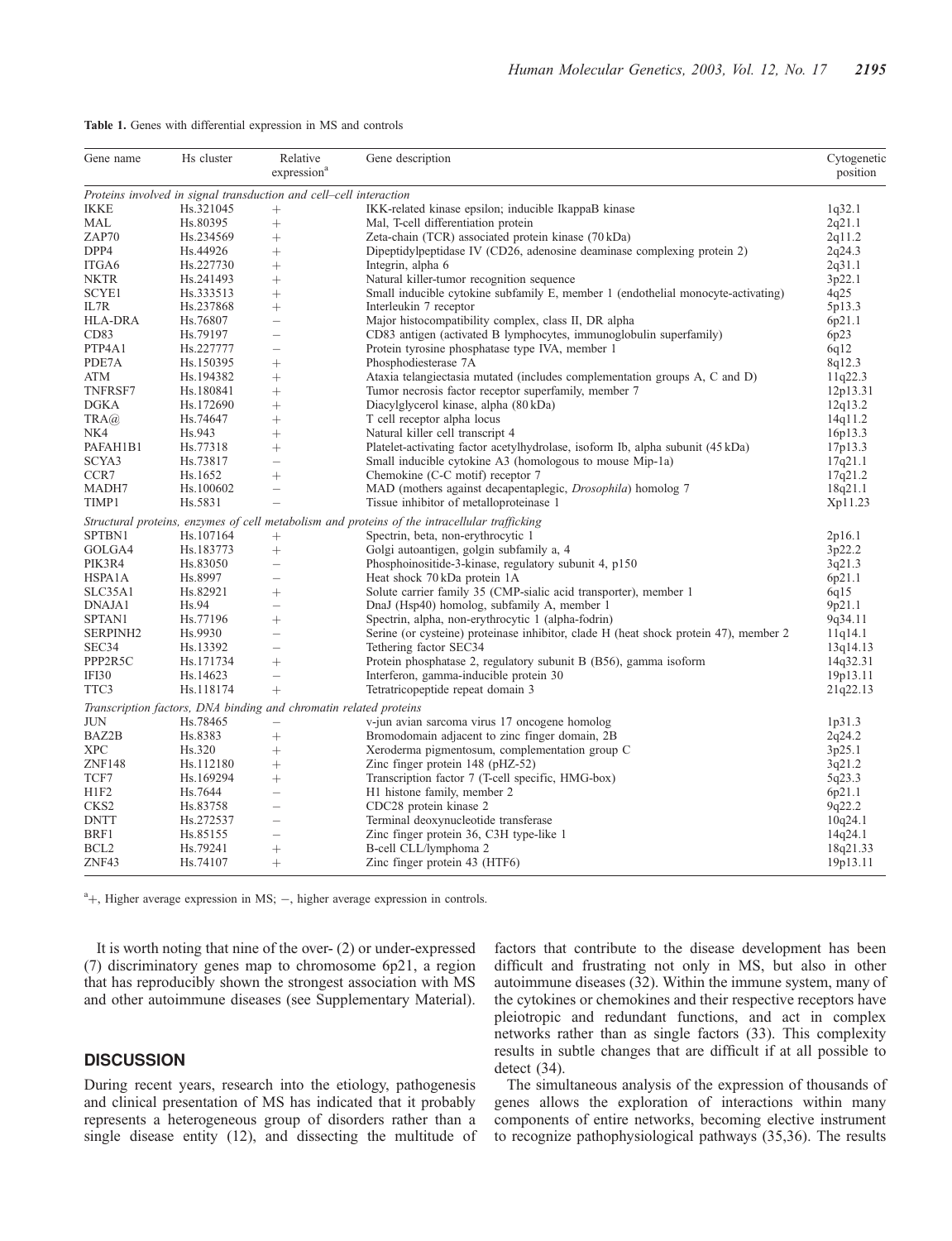of our investigation clearly support these points of view. We have found that, even without obtaining perfect separation, subtle but distinguishable gene expression differences between healthy and MS subjects can be identified in peripheral blood cells. In our opinion the misclassification of a few samples of healthy individuals is not surprising and it is conceivable that the set of genes we have identified that best classify MS samples will probably be complemented and change. In fact, consistent with the model of a multifactorial disease, neither single genes nor a fixed group of genes are expected to function as perfect classifiers, and limits are posed by the study design (case–control) with a relatively restricted number of samples (37).

Nevertheless, our findings are in line with previous reports in MS, underscore basic principles and document new concepts. We propose that the process which culminates in an inflammatory cascade in the white matter of the CNS, can be evaluated in the periphery where pathogenetic events take place. However, as also pointed out in a recent microarray study (16), we acknowledge that there is a distinction between the genes that predispose to the disease (susceptibility alleles) and those whose expression is altered in an affected individual as a downstream effect of other genes. Subsets of genes confer 'identity' and account for direct genotype–phenotype correlation, whereas others may function as indicators of the disease status, and by identifying the former we may dissect the interaction of multiple genes each weakly contributing to disease susceptibility. Thus gene expression profiling may serve as an important adjunct in the search for candidate genes in multifactorial disorders (38).

With respect to the identified genes, some of potential interest for MS are presented in the Results section. Pathways may be defined and it is remarkable how the potentially coordinated regulation of genes can be outlined (see Results). For many of the transcripts for which we report a differential expression for the disease samples (e.g. IL-7R, ZAP70, TNFRSF7) (39), the role in autoimmunity is intuitive. However, for other genes it is less so and we gain confidence of their involvement on the solid basis of similar findings in analogous studies (14,15). Among the most informative candidates, we find worth particular attention the reduced transcription of the heat shock protein-70, together with the group of the histones and the kinase-2 of the CDC28 complex (CKS2). Although the real link of these candidates to autoimmunity remains speculative, we fully endorse the interpretation provided by Maas and colleagues (15) that these genes as a whole signal for an altered regulation, relative to controls, of the cell cycle in favor of an anti-apoptotic program. The direct correlation between autoimmunity and regulation of apoptosis is a relatively new concept of increasing interest (40), strongly supported by characteristics of the autoimmune lympho-proliferative syndrome (ALPS) in human (41,42), and mouse models of systemic lupus erythemathosus (SLE) (43), and our data suggest that parallels also exist in this T cell-mediated disease, i.e. MS.

When performing a case–control study the information obtained depends on the samples employed. As mentioned above, this may represent an important limit because the samples may not be representative of the general population. It is conceivable, therefore, that two distinct studies may identify different genes. However, we believe that the revealed pathways should be focused on. For instance, UBE2G, UBE2M and POH1 encode for proteins functioning in the ubiquitin– proteasome complex and were detected as underexpressed in the autoimmune group of samples in the study by Maas et al. (15). We consider the presence in our gene list of HISPA1A, also a relatively reduced transcript, as further evidence of the involvement of this pathway in autoimmunity, probably due to its role both in the intracellular processing of cytokine mRNA (27), and the cell cycle (44), or perhaps due to function in protein degradation during antigen presentation by the antigen presenting cells (45), present in lower percentage in PBMC. Similarly, Ramanathan *et al.* (14), reporting the overexpression of transcripts for LCK, a protein–tyrosine kinase, a key component of the TCR signal transduction, agrees with our finding on ZAP70 and transcription factors involved in TCR expression regulation (e.g. ZNF148, TCF7), in sustaining the relevance of this pathway for autoimmunity. Further examples may be extracted, again by simple means of comparison, such as the recognition of increased levels of matrix metalloproteinase-19  $(MMP-19)$  in the previous study (14), paralleled by low levels of the inhibitor of metalloproteinase-1 (TIMP1) in our investigation.

In regard to the search for susceptibility loci, it is noteworthy how in this study the chromosome region 6p21 stands out among the others for harboring both the HLA complex, the histone cluster and the heat shock protein-70.

In conclusion, we are providing new evidence that the 'expression signature' of MS as detected in PBMC shows an overall weak signal, suggesting that a fine regulation of a large number of factors has to be kept in place to maintain immunological tolerance and a slight deregulation may account for its unbalance and subsequent pathology. In light of our results, further investigations addressing specific questions on the mechanisms underlying the etiology and pathogenesis of MS will be needed. Such research should encompass longitudinal follow-up of larger patient cohorts, and the information should be complemented by patient stratification based on MS pathology, immunological markers, clinical and magnetic resonance imaging phenotype as well as response to therapeutic intervention. We anticipate that gene expression profiling, besides being utilization for focused research into the role of individual functional pathways, will evolve into an important technique to bridge studies on diseases of complex immunogenetic background, such as MS, to protein expression profiling.

## MATERIALS AND METHODS

#### Patient samples

PBMC samples were either collected fresh or isolated from frozen cells and divided into two sets as they were hybridized onto different batches of slides (see below). Set 1 included freshly collected (14 MS and seven normals) as well as frozen samples (three MS and two normals). Set 2 was composed of 10 MS and 10 healthy donors whose PBMC were stored frozen at the cell bank of the NIB/NIH. All patients enrolled in the study were free of therapy for at least 2 months. Patient and donor characteristics are shown in Table 2. Fresh PBMC were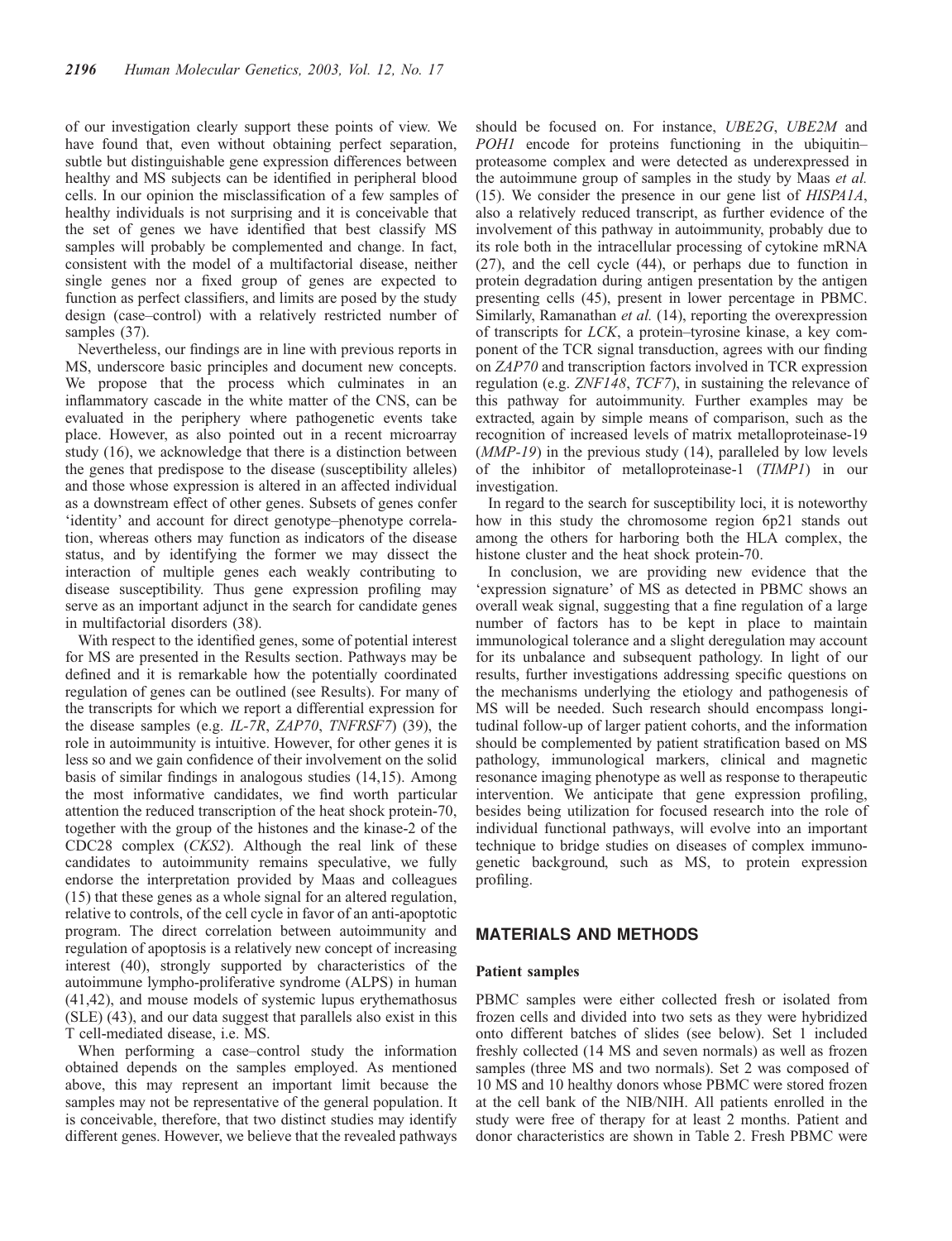| Table 2. Sample characteristics |  |
|---------------------------------|--|
|---------------------------------|--|

| Sample code          | Age    | Gender                    | Set                     | Disease type                                     | $HLA-DR-B1a$ | Length of disease (years) |
|----------------------|--------|---------------------------|-------------------------|--------------------------------------------------|--------------|---------------------------|
| Controls             |        |                           |                         |                                                  |              |                           |
| H1                   | N.A.   | $\mathbf M$               | 1                       | N.A.                                             | 1501         |                           |
| H2                   | 37     | $\mathbf M$               | $\mathbf{1}$            | N.A.                                             | 0302/1501    |                           |
| $H3^b$               | N.A.   | M                         | $\mathbf{1}$            | N.A.                                             | N.A.         |                           |
| H4a-H4b <sup>b</sup> | N.A.   | М                         | 1                       | N.A.                                             | N.A.         |                           |
| H <sub>5</sub>       | 34     | M                         | 1                       | N.A.                                             | 11/16        |                           |
| H <sub>6</sub>       | 36     | М                         | 1                       | N.A.                                             | 07/1501      |                           |
| H7                   | 43     | М                         | 1                       | N.A.                                             | N.A.         |                           |
| H8                   | 29     | М                         | 1                       | N.A.                                             | 0103/1502    |                           |
| H9                   | 36     | M                         | 1                       | N.A.                                             | 07/1501      |                           |
| H11                  | 31     | $\mathbf F$               | $\mathfrak{2}$          | N.A.                                             | N.A.         |                           |
| H12                  | 29     | $\mathbf F$               | $\sqrt{2}$              | N.A.                                             | 0101/1501    |                           |
| H14                  | 48     | $\rm F$                   | $\overline{c}$          | N.A.                                             | 07/1501      |                           |
| H15                  | 49     | M                         | $\overline{c}$          | N.A.                                             | 0701/1501    |                           |
| H16                  | 46     | F                         | $\overline{\mathbf{c}}$ | N.A.                                             | 0301/0801    |                           |
| H17                  | 39     | M                         | $\sqrt{2}$              | N.A.                                             | 0302/1501    |                           |
| H18                  | $28\,$ | F                         | $\overline{c}$          | N.A.                                             | 0301/1501    |                           |
| H19                  | N.A.   | M                         | $\sqrt{2}$              | N.A.                                             | 07/15        |                           |
| H20                  | 44     | $\mathbf{M}$              | $\sqrt{2}$              | N.A.                                             | 0101         |                           |
| H21                  | 33     | $\mathbf{M}$              | $\sqrt{2}$              | N.A.                                             | 15/16        |                           |
| MS patients          |        |                           |                         |                                                  |              |                           |
| M1                   | 40     | M                         | 1                       | RR                                               | 1101/1501    | 3                         |
| M <sub>2</sub>       | 48     | $\boldsymbol{\mathrm{F}}$ | $\mathbf{1}$            | RR                                               | 07/08        | 0.3                       |
| M3                   | 47     | $\mathbf F$               | 1                       | RR                                               | 0701/1401    | 17                        |
| M4                   | 47     | $\mathbf F$               | 1                       | $\mbox{SP}$                                      | 0401/1301    | 29                        |
| M <sub>5</sub>       | 31     | F                         | 1                       | RR                                               | 01/01        | $\sqrt{2}$                |
| M <sub>6</sub>       | 33     | $\mathbf F$               | 1                       | $\ensuremath{\mathsf{RR}}\xspace$                | 1101/1302    | 5                         |
| M7a-M7b              | 47     | $\mathbf F$               |                         | RR                                               | 0301/1601    | $\mathbf{1}$              |
|                      |        |                           | 1; 2<br>1; 2            | RR                                               |              | 3                         |
| M8a-M8b              | 44     | M                         |                         |                                                  | 11/1501      |                           |
| M <sup>9</sup>       | 51     | M                         | $\mathbf{1}$            | <b>RR</b>                                        | 01/11        | 16                        |
| $M10a-M10b$          | 36     | F                         | 1                       | $\ensuremath{\mathsf{S}}\ensuremath{\mathsf{P}}$ | 04/15        | 13                        |
| M11                  | 34     | ${\bf F}$                 | $\mathbf{1}$            | $\ensuremath{\mathsf{RR}}\xspace$                | 04/15        | 0.5                       |
| M12                  | 46     | $\mathbf F$               | 1                       | RR                                               | 04/15        | 0.3                       |
| M13                  | 36     | $\boldsymbol{\mathrm{F}}$ | $\mathbf{1}$            | RR                                               | 0101/1302    | 5                         |
| M14                  | 40     | $\mathbf{M}$              | $\mathbf{1}$            | $\ensuremath{\mathrm{S}}\ensuremath{\mathrm{P}}$ | 1101/1401    | $25\,$                    |
| M15a-M15b            | 44     | $\mathbf F$               | $\mathbf{1}$            | ${\rm SP}$                                       | 01/11        | 9                         |
| M16                  | 41     | ${\bf F}$                 | $\mathbf{1}$            | $\ensuremath{\mathsf{RR}}\xspace$                | 4/7          | 14                        |
| M17                  | 51     | $\mathbf{M}$              | $\sqrt{2}$              | $\ensuremath{\mathsf{RR}}\xspace$                | 11/1501      | $\mathbf{1}$              |
| M18                  | 37     | $\mathbf F$               | $\overline{c}$          | RR                                               | 13/1501      | 0.5                       |
| M19                  | 41     | M                         | $\overline{c}$          | $\mbox{SP}$                                      | 1101/1401    | 25                        |
| M20                  | 49     | $\mathbf M$               | $\sqrt{2}$              | RR                                               | 1104/1302    | $\mathfrak s$             |
| M21                  | 42     | $\mathbf M$               | $\overline{c}$          | RR                                               | 11/1501      | $\overline{c}$            |
| M22                  | 42     | M                         | $\sqrt{2}$              | ${\rm SP}$                                       | 14/16        | 5                         |
| M23                  | 36     | $\boldsymbol{\mathrm{F}}$ | $\overline{c}$          | $\ensuremath{\mathsf{RR}}\xspace$                | 0401/1501    | 15                        |
| M24                  | 44     | $\mathbf F$               | $\overline{2}$          | RR                                               | 0404/1501    | $\overline{4}$            |

<sup>a</sup>Only the DRB1<sup>\*</sup> allele is shown; if only two digits are listed, serological typing was performed.

<sup>b</sup>RNA pool from multiple controls.

 $N.A. =$ not available. 'a' and 'b' designate individuals who donated two samples (fresh and frozen).

isolated from lymphocytopheresis by density gradient centrifugation (Biowitthaker, Walkersville, MD, USA), the cells were lysed by TRIzol Reagent (Invitrogen, Carlsbad, CA, USA) and then frozen at  $-80^{\circ}$ C. RNA isolation was performed according to a standard protocol in use at NHGRI (13). RNA from frozen PBMC was prepared as above.

### Microarray slides

The experiments were conducted with fluorescent labeling of mRNA samples according to the standard protocol of NHGRI, followed by hybridization onto glass slides (13). Two sets of samples were hybridized onto two sets of slides, with partial

overlap of the cDNA clones. Set 1 was hybridized onto slides containing about 6500 clones [4000 obtained under a Cooperative Research and Development Agreement with ResGen (Huntsville, AL) and 2500 from the germinal center library of the 'lymphochip'] (46). For set 2 we used arrays containing 7500 cDNA clones (6500 from ResGen, 1000 from the lymphochip).

#### Data analysis

We filtered genes by requiring that a gene should have a minimal intensity across all experiments. Each slide was then normalized such that the relative (or normalized) intensity (RI)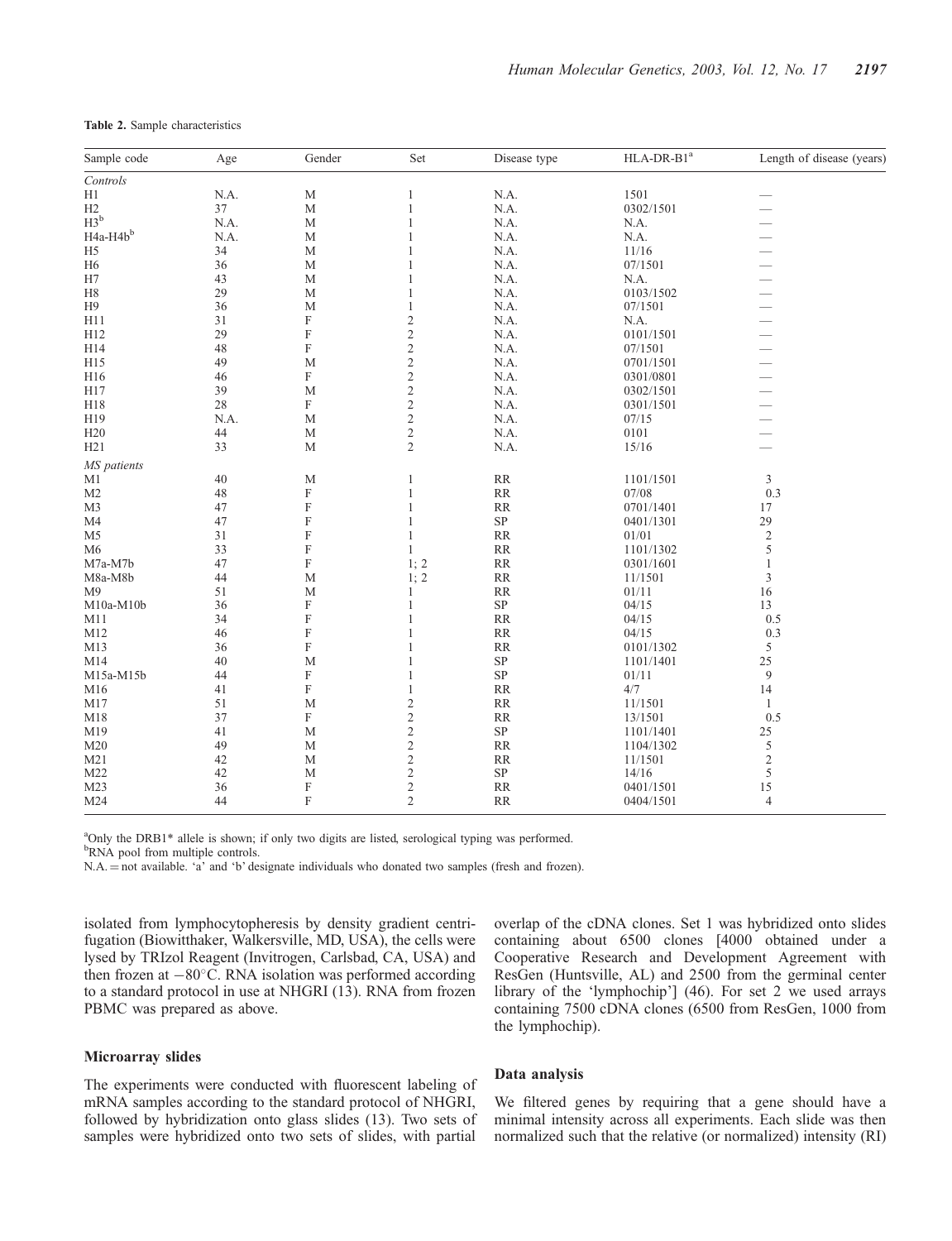for each gene was defined as  $RI =$  intensity of that spot/mean intensity of filtered genes (47). The logarithm of RI was used as a measure of the expression levels.

To predict whether samples were from MS patients or healthy donors, we used a recently developed algorithm that finds strong feature sets and design classifiers based on those feature sets (17). The analysis of gene expression data poses a fundamental conceptual problem: there are very large numbers of genes (features) and typically a small number of experiments (samples), rendering it difficult to find the best features from which to construct a classifier (48). Furthermore, once a set of features is selected, a classifier is designed and its error estimated. For small number of samples, an error estimator may still be unbiased, but due to large variance it often yields very optimistic estimates (over-fitting). As a consequence, a large number of feature sets and classifiers may result in low error estimates, while the true error remains high. Conversely, our novel method of analysis mitigates the small-sample problem. (a) It designs classifiers using only a small number of features, and (b) once the features are identified, assesses the probability distribution that results from spreading the mass of the sample points. This makes the classification more difficult, while maintaining sample geometry. By considering increasing amounts of spread, the algorithm finds feature sets whose classification accuracy remains good relative to greater spreading of the sample. The error then gives a measure of the strength of the feature set as a function of the spread.

We then used linear classifiers because of their simplicity and an available analytical representation for both the classifier design and its error, which help exploit many possible feature sets, more than 10 billion in this study. We tested single, two and three genes in a classifier, for four different amounts of spread  $(\sigma_n)$ . The misclassification error, defined in terms of  $\sigma$  error as described (17), was estimated for  $\sigma_n = 0.6$ . A  $\sigma$ error of 5% has been shown for  $\sigma_n = 0.6$  to result in robust classifiers with good predictive ability (17). After designing the classifiers using set 1, we applied them to set 2 as an independent set to assess their predictive ability. Lastly, the two sets of samples were combined to generate the final list of marker genes.

## SUPPLEMENTARY MATERIAL

Supplementary Material is available at HMG Online.

## ACKNOWLEDGEMENTS

We acknowledge S. Panavally for her help in the data analysis, D. Leja for help with the illustrations, and A. Glatfelter and J. Leuders for excellent technical support. We also would like to thank S. Leitman and her staff, Department of Transfusion Medicine, Clinical Center, NIH, for providing leukaphereses, T. Simonis for HLA typing, J. Ohayon, J. McCartin and H. Griffith, for patient scheduling and nursing care, and E. Suh and R. Martino for providing computing resources at the Center for Information Technology, NIH. M.R. was supported by a post-doctoral fellowship from the Swedish Research Council.

#### **REFERENCES**

- 1. Noseworthy, J.H., Lucchinetti, C., Rodriguez, M. and Weinshenker, B.G. (2000) Multiple sclerosis. New Engl. J. Med., 343, 938–952.
- 2. Martin, R, McFarland, H.F. and McFarlin, D.E. (1992) Immunological aspects of demyelinating diseases. A. Rev. Immunol., 10, 153–187.
- 3. Ebers, G.C., Sadovnick, A.D. and Risch, N.J. (1995) A genetic basis for familial aggregation in multiple sclerosis. Canadian Collaborative Study Group. Nature, 377, 150–151.
- 4. Sadovnick, A.D. (1994) Genetic epidemiology of multiple sclerosis: a survey. Ann. Neurol., 36 (Suppl. 2), S194–203.
- 5. Sadovnick, A.D., Ebers, G.C., Dyment, D.A. and Risch, N.J. (1996) Evidence for genetic basis of multiple sclerosis. The Canadian Collaborative Study Group. Lancet, 347, 1728–1730.
- 6. Robertson, N.P., Fraser, M., Deans, J., Clayton, D., Walker, N. and Compston, D.A. (1996) Age-adjusted recurrence risks for relatives of patients with multiple sclerosis. Brain, 119, 449–455.
- 7. Dyment, D.A., Sadovnick, A.D., Ebers, G.C. and Sadnovich, A.D. (1997) Genetics of multiple sclerosis. Hum. Mol. Genet., 6, 1693–1698.
- 8. Sawcer, S., Goodfellow, P.N. and Compston, A. (1997) The genetic analysis of multiple sclerosis. Trends Genet., 13, 234–239.
- 9. Compston, A. (1999) The genetic epidemiology of multiple sclerosis. Phil. Trans. R. Soc. Lond. B Biol. Sci., 354, 1623–1634.
- 10. Compston, A. and Coles, A. (2002) Multiple sclerosis. Lancet, 359, 1221–1231.
- 11. Oksenberg, J.R. and Barcellos, L.F. (2000) The complex genetic aetiology of multiple sclerosis. *J. Neurovirol.*,  $\dot{\bf{6}}$  (Suppl. 2), S10–14.
- 12. Lucchinetti, C., Bruck, W., Parisi, J., Scheithauer, B., Rodriguez, M. and Lassmann, H. (2000) Heterogeneity of multiple sclerosis lesions: implications for the pathogenesis of demyelination. Ann. Neurol., 47, 707–717.
- 13. Bittner, M.L., Meltzer, P., Chen, Y., Jiang, Y., Seftor, E., Hendrix, M., Radmacher, M., Simon, R., Yakhini, Z., Ben-Dor, A. et al. (2000) Molecular classification of cutaneous malignant melanoma by gene expression profiling. Nature, 406, 536–540.
- 14. Ramanathan, M., Weinstock-Guttman, B., Nguyen, L.T., Badgett, D., Miller, C., Patrick, K., Brownscheidle, C. and Jacobs, L. (2001) In vivo gene expression revealed by cDNA arrays: the pattern in relapsing–remitting multiple sclerosis patients compared with normal subjects. J. Neuroimmunol., 116, 213-219.
- 15. Maas, K., Chan, S., Parker, J., Slater, A., Moore, J., Olsen, N. and Aune, T.M. (2002) Cutting edge: molecular portrait of human autoimmune disease. J. Immunol., 169, 5–9.
- 16. Whitney, A.R., Diehn, M., Popper, S.J., Alizadeh, A.A., Boldrick, J.C., Relman, D.A. and Brown, P.O. (2003) Individuality and variation in gene expression patterns in human blood. Proc. Natl Acad. Sci. USA, 100, 1896–1901.
- 17. Kim, S., Dougherty, E.R., Barrera, J., Chen, Y., Bittner, M.L. and Trent, J.M. (2002) Strong feature sets from small samples. J. Comput. Biol., 9, 127–146.
- 18. Wandinger, K.P., Sturzebecher, C.S., Bielekova, B., Detore, G., Rosenwald, A., Staudt, L.M., McFarland, H.F. and Martin, R. (2001) Complex immunomodulatory effects of interferon-beta in multiple sclerosis include the upregulation of T helper 1-associated marker genes. Ann. Neurol., 50, 349–357.
- 19. Stafforini, D.M., McIntyre, T.M., Zimmerman, G.A. and Prescott, S.M. (1997) Platelet-activating factor acetylhydrolases. J. Biol. Chem., 272, 17895–17898.
- 20. Hendriks, J., Gravestein, L.A., Tesselaar, K., van Lier, R.A., Schumacher, T.N. and Borst, J. (2000) CD27 is required for generation and long-term maintenance of T cell immunity. Nat. Immunol., 1, 433-440.
- 21. Beall, S.S., Biddison, W.E., McFarlin, D.E., McFarland, H.F. and Hood, L.E. (1993) Susceptibility for multiple sclerosis is determined, in part, by inheritance of a 175-kb region of the TcR V beta chain locus and HLA class II genes. J. Neuroimmunol., 45, 53–60.
- 22. Sloan-Lancaster, J., Shaw, A.S., Rothbard, J.B. and Allen, P.M. (1994) Partial T cell signaling: altered phospho-zeta and lack of zap70 recruitment in APL-induced T cell energy. Cell, 79, 913–922.
- 23. Merchant, J.L., Iyer, G.R., Taylor, B.R., Kitchen, J.R., Mortensen, E.R., Wang, Z., Flintoft, R.J., Michel, J.B. and Bassel-Duby, R. (1996) ZBP–89, a Kruppel-like zinc finger protein, inhibits epidermal growth factor induction of the gastrin promoter. Mol. Cell. Biol., 16, 6644–6653.